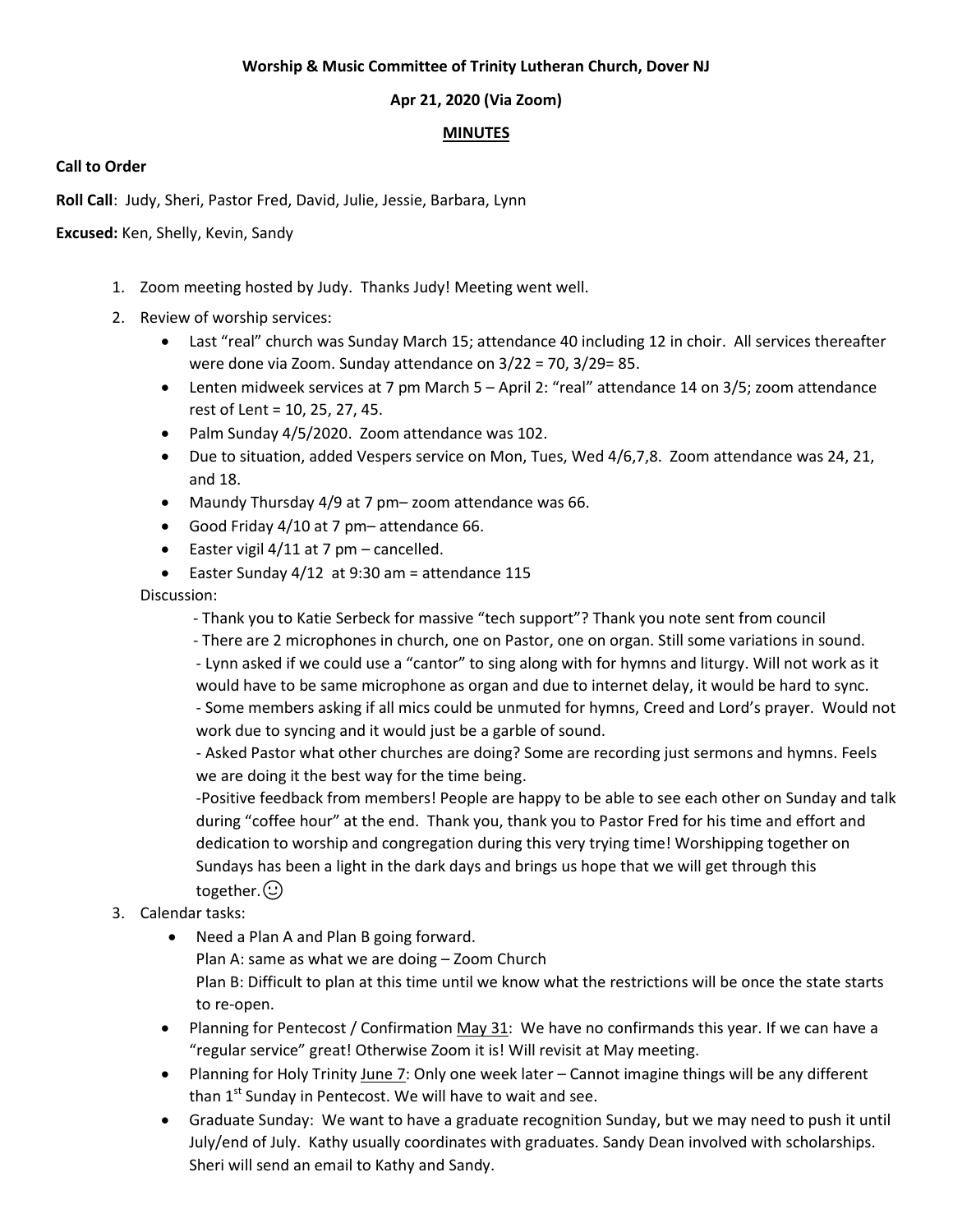Planning for Summer worship/dinner church (assuming restaurants reopen of course)

- Discussed possibility of offering dinner church on Zoom. May give opportunity for more people to "attend" mid-week service.

- 4. Follow up item:
	- Hymns for May done by Sheri may need revision/simplification assuming services will all be online
	- June will be picked by David; Wait on July hymns until May meeting.
- 5. New Business
	- Discuss options how can we use what we have learned in future?

- Members are excited about opportunity to be involved in worship when shut-in; away from home; not feeling up to coming. Would like to continue to offer an alternative.

Zoom costs us \$15 per month. Should we plan to keep subscription even after "normalcy" returns?

 - Did not come to a decision on this but did discuss possibly using in summer. Will discuss at May meeting.

- Sound system upgrade:
	- Would like to offer a way for members to be a part of worship when not at church.
	- Discussed that Zoom would not work as adjunct to worship service.
	- Live streaming the worship service might be a better alternative.
	- Phase 1 of sound system approved by council and contract signed with vendor.
	- Phase 2 is next year would cost \$5,000

- Pastor Fred talked with Vendor about adding video to system. It would be compatible with present system being planned. It would be approximately \$6500, bringing the total cost to approx.: \$12,000 - \$15,000. We have money bequeathed to TLC for new ministry, which this would

fall under and would cover the total cost.

- Discussed and agreed that Sheri, on behalf of Worship and Music, will submit a proposal to council recommending that we go forward with the entire sound/video upgrade as soon as possible. The monies are available and with the unpredictability of how this pandemic will play out, we may have use for a more sophisticated system starting now and going forward.

- Celebration Service: Looking to the future, hopefully sooner than late. Discussed the need for a Celebration service when we are able to worship together again.
- Need to think about looking ahead at some possible changes to worship to meet social distancing guidelines. Please think about this and we can discuss further.
	- Standing in line for communion one by one
	- No kneeling at rail
	- Do we need changes in sacrament distribution
	- No shaking hands or even fist bumps
	- Nods or peace signs; virtual hugs
	- When hand sanitizer available having bottles available in pews
	- How do we spread out in pews?